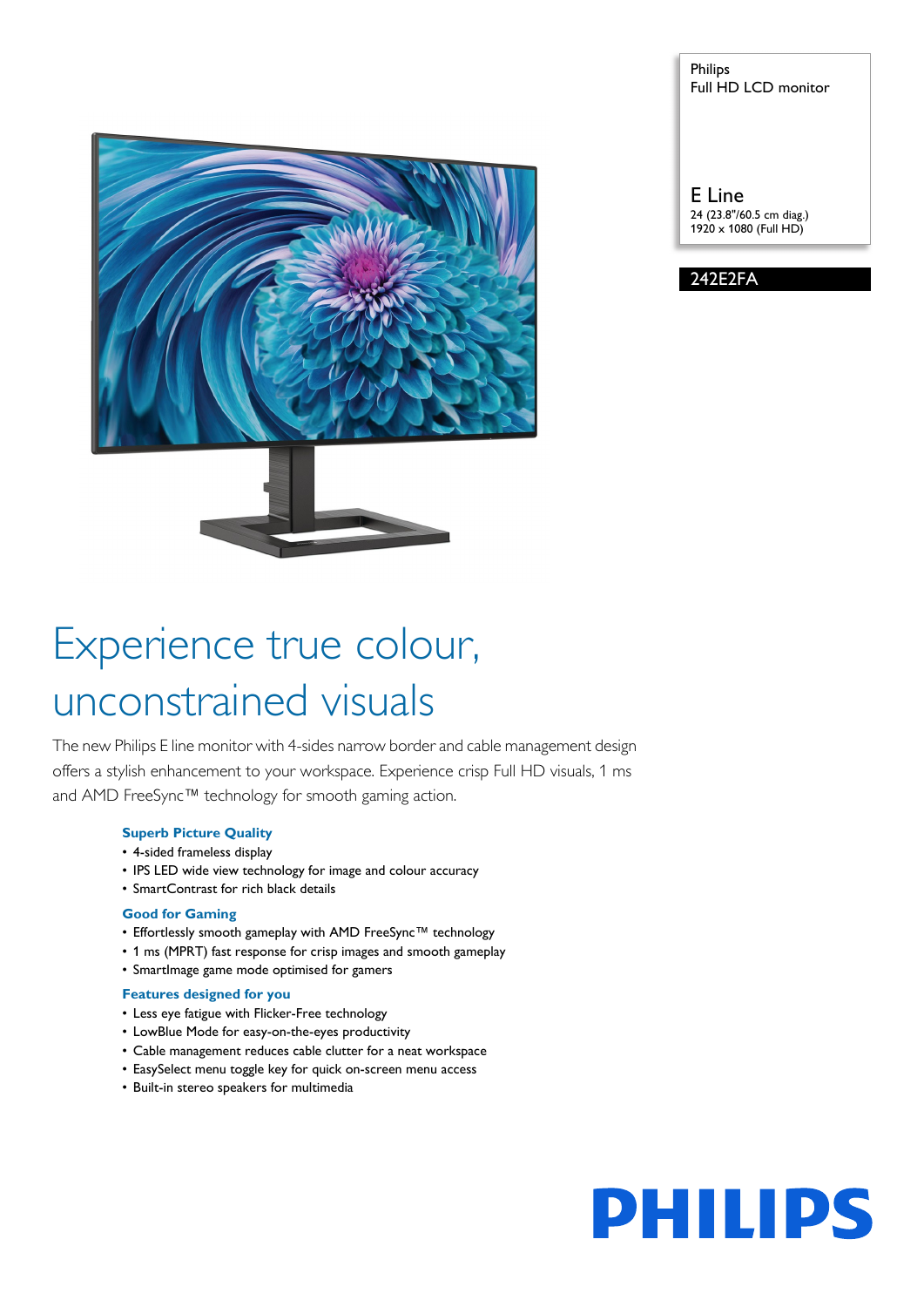# **Highlights**

## **4-sided frameless**



Extremely minimising 4 sided bezels on this virtually frameless display give a minimalist look and offer an expansive viewing experience. Expands your productivity and makes you focus on the vivid images with seamless visions. Significant wide view without distraction and even multi monitor set-up in pivot mode.

# **IPS technology**



IPS displays use an advanced technology that gives you extra-wide viewing angles of 178/ 178 degrees, making it possible to view the display from almost any angle. Unlike standard TN panels, IPS displays give you remarkably crisp images with vivid colours, making them ideal not only for Photos, movies and web browsing, but also for professional applications that demand colour accuracy and consistent brightness at all times.

### **Ultra-smooth gaming**



AMD FreeSync™ OFF

AMD FreeSvnc™ ON

Gaming shouldn't be a choice between choppy gameplay or broken frames. With the new Philips monitor it doesn't have to be. Get fluid, artefact-free performance at virtually any frame rate with AMD FreeSync™ technology, smooth, quick refresh and ultra-fast response time.

# **1 ms MPRT fast response**



MPRT (motion picture response time) is a more intuitive way to describe response time, which directly refers to the duration between seeing blurry noise and clean, crisp images. The Philips gaming monitor with 1 ms MPRT effectively eliminates smearing and motion blur and delivers sharper and more precise visuals to enhance your gaming experience. The best choice for playing thrilling and twitch-sensitive games.

# **SmartImage Game mode**



The new Philips gaming display has quickaccess OSD fine-tuned for gamers, offering you multiple options. "FPS" mode (First person shooting) improves dark themes in games, allowing you to see hidden objects in dark areas. "Racing" mode adapts the display with the fastest response time and high colour, along with image adjustments. "RTS" mode (Real-time strategy) has a special SmartFrame mode that enables highlighting of specific area and allows for size and image adjustments. Gamer 1 and Gamer 2 enable you to save personal customised settings based on different games, ensuring best performance.

# **Flicker-Free technology**

242E2FA/01



Due to the way brightness is controlled on LED-backlit screens, some users experience flicker on their screen which causes eye fatigue. Philips Flicker-Free technology applies a new solution to regulate brightness and reduce flicker for more comfortable viewing.

# **LowBlue Mode**



Studies have shown that just as ultra-violet rays can cause eye damage, shortwave-length blue light rays from LED displays can cause eye damage and affect vision over time. Developed for wellbeing, the Philips LowBlue Mode setting uses a smart software technology to reduce harmful shortwave blue light.

# **Cable management**



Cable management is an intimate design that maintains a tidy workspace by organising the cables and wires required for the operation of a display device.

**Built-in Speake**